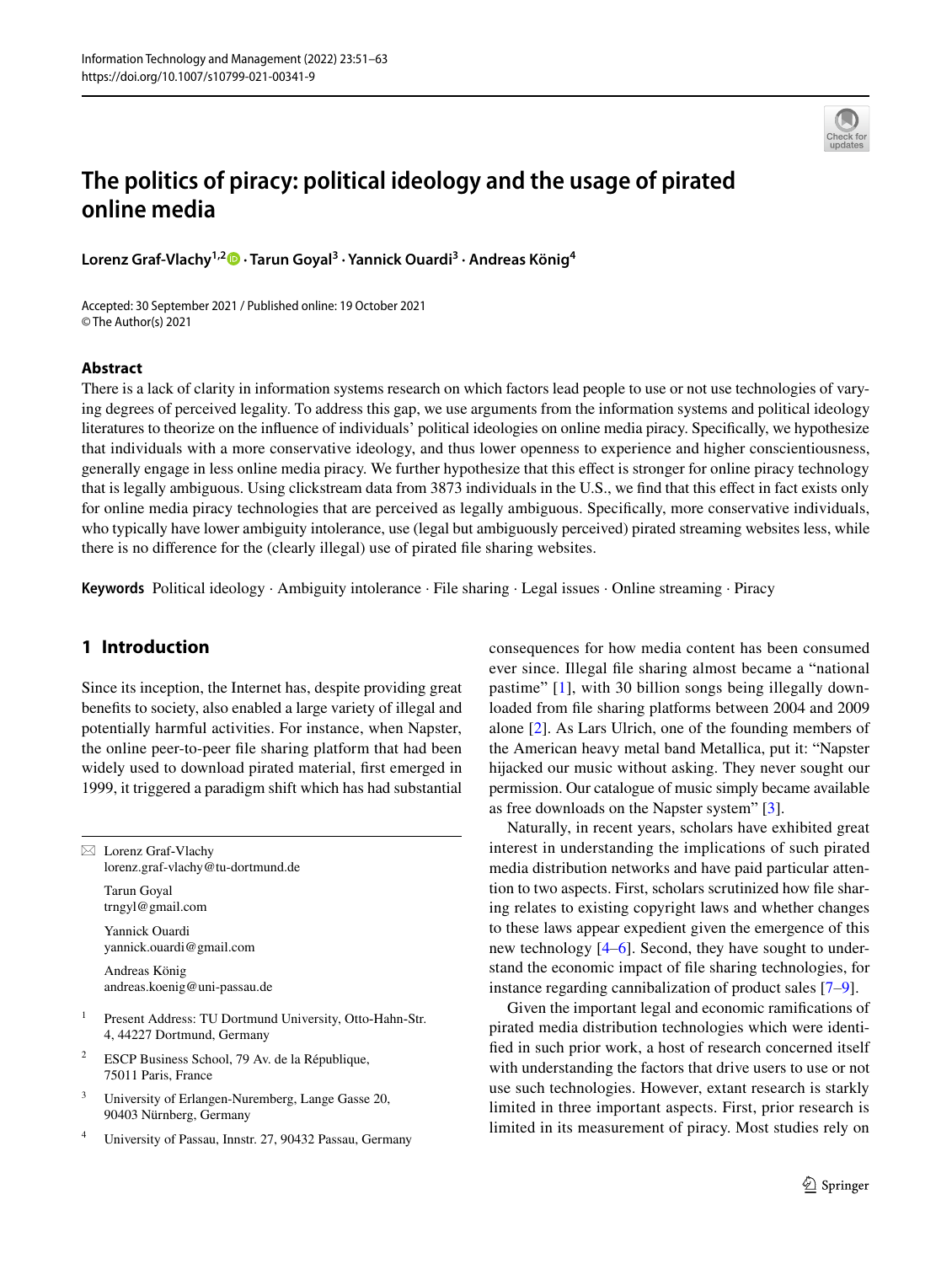self-report measures  $[10-13]$  $[10-13]$  $[10-13]$  $[10-13]$ , which are likely to suffer from social desirability bias in research that covers a topic as sensitive as online media piracy. Second, extant research is limited regarding the dependent variable. It overwhelmingly focuses on merely explaining attitudes or intentions regarding piracy rather than on explaining actual behavior  $[11–15]$  $[11–15]$  $[11–15]$  $[11–15]$  $[11–15]$ . The few studies that do study actual piracy behavior [\[16,](#page-10-11) [17\]](#page-10-12) sufer from the abovementioned problem of self-reports. Third, extant studies are limited regarding their choice of independent variables. In particular, most research studies antecedents like national income level and level of education [\[18](#page-10-13)], self-control [[11,](#page-10-9) [12,](#page-10-14) [19\]](#page-10-15), motivations [[17](#page-10-12)], or attitudes [[11,](#page-10-9) [12\]](#page-10-14). However, there is hardly any research that goes beyond such surface-level demographics or rather malleable psychological constructs and that studies users' more sta-ble underlying personalities. Brown and MacDonald's [[10\]](#page-10-7) study is a notable exception in that they link the personality traits of honesty–humility, conscientiousness, and openness to experience to illegal media content downloading. However, like much other research, they relied on self-reports and only studied attitudes towards piracy. In sum, there is still a very limited understanding of the deep-level antecedents of engagement in this kind of online behavior.

Advancing our understanding of the issue, however, is important, not the least because technology has already evolved further and now provides other means than fle sharing for consuming media content. Such fle sharing denotes a peer-to-peer technology where users upload and download, and thus share, fles via an online platform. The second dominant form [\[20](#page-10-16)] of consuming online pirated content is streaming, i.e., a process in which the content is con-sumed online and not permanently downloaded [\[21](#page-10-17)]. While a substantial number of legal paid offers such as Netflix and iTunes have emerged and keep emerging, a large array of possibilities to digitally consume such content without compensation for the rights holder exists as well. We will refer to such services as "pirated fle sharing" and "pirated online streaming" throughout the paper.

In our paper, we aim to address the important gap in our understanding of the antecedents of online piracy by drawing on the notion of political ideology and its underlying motivational structure. Specifcally, there are three personality characteristics that are tightly linked to the motives determining political ideology and which form the basis of our theorizing: Openness to experience, conscientiousness, and ambiguity intolerance [\[22](#page-10-18)].

We hypothesize that openness to experience and conscientiousness are linked to the use of new technologies. In particular, we propose that people higher in openness to experience are more likely to engage in online media piracy because they tend to be more inquisitive and more unconventional and thus more likely to try new things, even when they might be illegal [[10\]](#page-10-7). People higher in conscientiousness, in contrast, are typically less likely to engage in online media piracy because they usually ascribe greater importance to order and diligence and thus disapprove of behavior that can be considered to involve breaking rules [[10](#page-10-7)]. Similarly, we contend that ambiguity intolerance is crucial to understanding diferences in the use of pirated online streaming and fle sharing websites. We expect pirated online streaming websites, whose legal situation remains unclear to the general public [[23,](#page-10-19) [24](#page-10-20)], to be used to a lesser extent by individuals with stronger ambiguity intolerance. In contrast, we expect to observe no such diferences for fle sharing websites, the primary purpose of which is clearly illegal in the U.S.

We empirically capture openness to experience, conscientiousness, and ambiguity intolerance by measuring individuals' political ideologies, i.e., the extent of their liberal or conservative attitudes. Prior scholars have demonstrated that individuals' political ideologies are linked to openness to experience and conscientiousness [\[25](#page-10-21)], as well as ambiguity intolerance [[26](#page-10-22)–[28](#page-10-23)], and have already introduced political ideology to information systems research [\[29](#page-10-24)–[32\]](#page-10-25).

We apply an innovative measure of political ideology [\[33\]](#page-10-26) based on a methodology by Flaxman et al. [\[34](#page-10-27)] which allows us to infer individuals' ideologies from their online media consumption. Specifcally, we analyze clickstream data which tracks the web browsing behavior of 3873 individuals in the U.S. and link their political ideologies and their visits to a list of websites that offer pirated media content in the form of either downloads or streaming services. We fnd broad support for our theorizing.

Our paper makes several contributions. We contribute to the online piracy literature [\[17\]](#page-10-12), particularly that on the efects of personality [\[10](#page-10-7)], by explaining online piracy through users' political ideology. We detail the underlying theoretical mechanisms and move beyond a simplistic reiteration of the stereotype that conservatives are generally less likely to use new technologies such as online media piracy websites. In particular, we identify political ideology as an important explanatory variable for the diverging adoption of pirated fle sharing and online streaming, two technologies that difer in the ambiguity of their legal status. Our theoretical link and the corresponding empirical fndings thus provide a more nuanced view on the subject of online media piracy than does prior literature. Furthermore, we add to the wider literature that strives to explain technology use through personality characteristics. We contend that our fndings may have more general consequences for predicting the use of new technologies or services that may be ambiguous regarding their perceived legality [[35,](#page-11-0) [36](#page-11-1)], and which might thus be used to diferent degrees by people of diferent levels of ambiguity tolerance.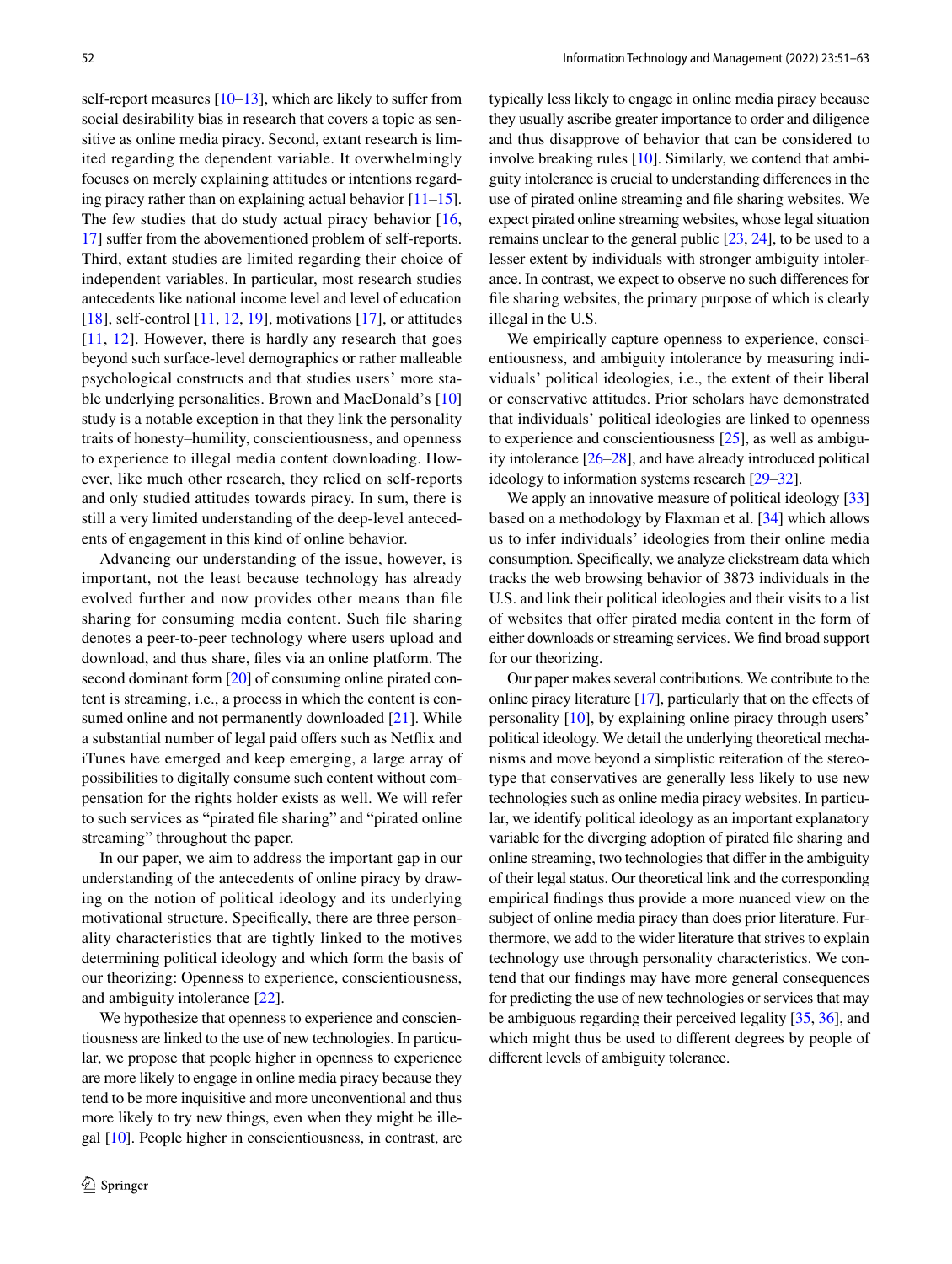#### **2 Theory and hypotheses**

#### **2.1 Political ideology, openness to experience, and conscientiousness as antecedents of online media piracy**

A core tenet of political ideology research is that diferences in ideology are grounded in diferences in underlying personality characteristics [[22](#page-10-18), [37\]](#page-11-2). Thus, individuals' political ideologies, conceptualized as their more liberal or more conservative attitudes and beliefs, are the refection of fairly stable personality traits rather than merely diferences in situational circumstances [[38](#page-11-3), [39](#page-11-4)]. This is to say that political ideology is a phenomenon that does not exist separately from personality but that it emerges as the result of individuals holding certain values and convictions, which at least partially arise from and correspond to diferences in personality.

Scholars have consequently been able to provide much evidence of personality diferences between individuals of diferent political leanings. They have shown, for instance, that liberals tend to exhibit higher cognitive complexity [[40](#page-11-5)] and lower need for cognitive closure [[41,](#page-11-6) [42\]](#page-11-7). Furthermore, such personality characteristics have been found to translate into diferences in actual every-day behavior outside the political sphere, both in information systems use [[29](#page-10-24)–[32,](#page-10-25) [34](#page-10-27), [43](#page-11-8)–[45](#page-11-9)] and in areas as diverse as lifestyle choices and purchase behavior [\[25,](#page-10-21) [46\]](#page-11-10), management practices [\[47,](#page-11-11) [48](#page-11-12)], and interpersonal relations [\[49,](#page-11-13) [50](#page-11-14)].

Specifcally, prior research has demonstrated that political ideology is closely linked to the traits of openness to experience [\[51,](#page-11-15) [52\]](#page-11-16) and conscientiousness [[25](#page-10-21), [52\]](#page-11-16). Individuals that subscribe to a more conservative ideology also tend to possess comparably lower levels of openness to experience and higher levels of conscientiousness. They are, in other words, typically less inclined to try new things, exhibit lower aesthetic sensitivity, tend to have less complex personalities, be more conventional and less creative (i.e., exhibit less openness to experience), as well as usually more diligent and achievement-oriented, more self-disciplined, and more organized and careful (i.e., exhibit greater conscientiousness) [[53](#page-11-17)].

Both traits, in turn, are closely associated with a variety of behaviors. Openness to experience is linked, for example, to certain preferences that lead to conscious choices of music [[54\]](#page-11-18) or sports [[55](#page-11-19)] as well as to unconscious consequences such as language style selection in speech [[56](#page-11-20)]. Conscientiousness predicts a host of consequences as well, ranging from, for instance, college students' time spent in class to their use of swear words [[57\]](#page-11-21).

There are two key mechanisms that link dispositions rooted in personality with observable behavior. First,

personality traits come with specifc attitudes that comprise afective, cognitive, and conative aspects, which tend to make individuals behave in a trait-consistent, dispositional way in a given situation [\[58\]](#page-11-22). In addition, personality traits tend to infuence individuals' choice of situations, leading to individuals typically opting for situations which are consistent with their personalities, further encouraging the expression of trait-consistent behavior [[59](#page-11-23)].

Based on these ideas, we thus hypothesize that the traits of openness to experience and conscientiousness are also associated with pirated online media consumption. In particular, we argue that people high in openness to experience, i.e., people with a less conservative worldview, are more likely to seek out opportunities to and actually do engage in online media piracy because they are more inquisitive and more unconventional, and thus more likely to try new things, even when they might be illegal [[10](#page-10-7)]. People high in conscientiousness, i.e., more conservative individuals, in contrast, are less likely to engage in online media piracy because they ascribe greater importance to order and diligence and thus avoid and disapprove of behavior that may be considered to involve breaking rules  $[10]$  $[10]$  $[10]$ .

In fact, prior research has already established first linkages between both traits and attitudes towards online media piracy. Specifcally, Brown and MacDonald [[10\]](#page-10-7) showed among other things that individuals who have more positive attitudes towards online media piracy also tend to score higher on openness to experience due to higher ratings on the factors of creativity and inquisitiveness. Such individuals may, thus, consider online media piracy as a novel and exciting way to consume media content. Conversely, these authors found that individuals who exhibit more negative attitudes towards online piracy tend to score higher on conscientiousness because they typically have higher ratings on the facets of being organized and diligent. A perception of online media piracy as an unorderly activity that is reckless and irresponsible may explain their more negative attitudes towards it.

Combining our theoretical arguments made above, we propose that the personality structure of more conservative individuals makes them use all types of online media piracy, i.e., pirated online streaming and fle sharing, less than more liberal individuals. Of course, in arguing this, we are making the additional assumption that users can distinguish websites that provide pirated content from those that make legitimate content oferings. Given that websites offering pirated material usually offer an extraordinary wealth of content at zero cost to the users, which must seem 'too good to be true,' we deem this assumption reasonable. Formally, we thus hypothesize: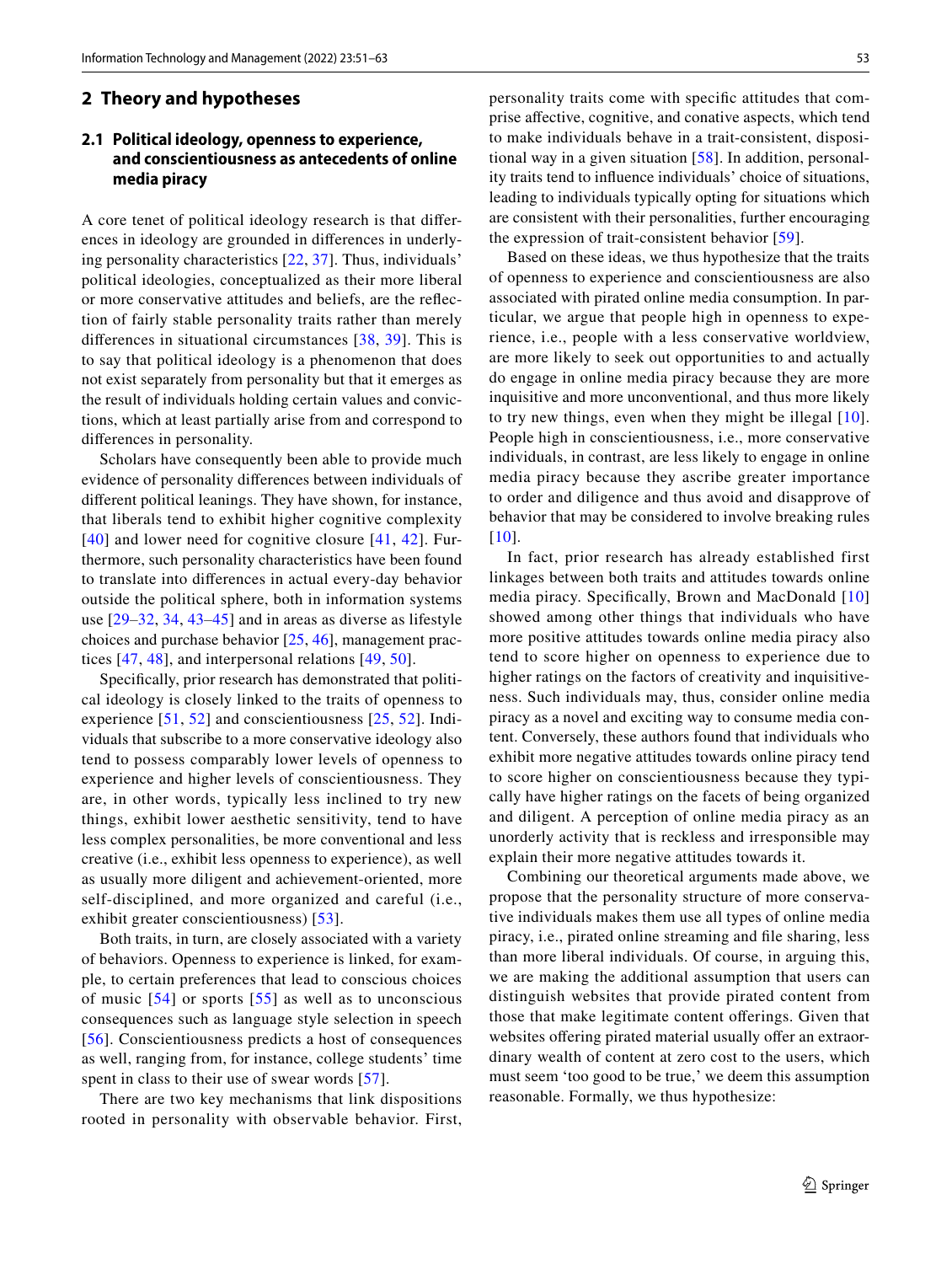**Hypothesis 1a** *An Internet user's degree of conservatism is negatively associated with his or her use of pirated online streaming websites.*

**Hypothesis 1b** *An Internet user's degree of conservatism is negatively associated with his or her use of pirated fle sharing websites.*

### **2.2 Political ideology, ambiguity intolerance, and the consequences for diferent types of online media piracy**

Beyond its links to openness to experience and conscientiousness, political ideology has a particularly intimate relationship with the trait of ambiguity intolerance. This is evident from a number of studies that link ambiguity intolerance to conservatism [[26](#page-10-22)–[28,](#page-10-23) [60](#page-11-24)–[62](#page-11-25)]. Individuals with greater ambiguity intolerance tend to exhibit a higher motivation to seek certainty, tend to prefer familiar and clearly defned situations, and are more inclined to quickly establish assessments and conclusions [[46](#page-11-10), [63\]](#page-11-26). Consequently, they have, for example, usually specifc preferences regarding literature  $[64, 65]$  $[64, 65]$  $[64, 65]$ , art  $[66]$  $[66]$  $[66]$ , and music  $[67]$  $[67]$ . They also typically perceive ambiguous situations as more threatening and are therefore more motivated to avoid them [[26](#page-10-22)]. Ambiguity intolerance is also expressed in the degree of cognitive rigidity in thinking [[68\]](#page-11-31). Specifcally, conservatives tend to be stronger categorizers, i.e., perceive the world in more clearly defned and dichotomous "black and white" categories, whereas liberals tend to be more accepting of "diferent shades of grey" [[69\]](#page-11-32) and have a higher inclination to think in terms of probabilities [[70\]](#page-11-33).

We argue that the interplay between a technology's ambiguity and potential users' ambiguity intolerance has substantial consequences for technology use. Previous research appears to be compatible with this notion, linking ambiguity to the use of, for instance, new farming technology [[71\]](#page-11-34) and entrepreneurial innovation [[72\]](#page-11-35).

Specifically, we extend prior ambiguity research on online technology use, in particular with regard to the use of technologies that may be used to infringe copyrights, and reason that conservatives and liberals difer in their use of such technologies. We propose that, other things equal, conservatives tend to avoid using online technologies of ambiguous perceived legality whereas we expect no such tendency regarding technologies that are clearly legal or clearly illegal. Existing research on political ideology demonstrated that diferences in ambiguity tolerance actually translate into behavior, especially with respect to which items individuals prefer to possess or use. For example, scholars found that more conservative individuals tend to have a greater preference for the unambiguous, simple, and familiar rather than the ambiguous, complex, and unfamiliar across a wide array of areas, e.g., in literature  $[64, 65]$  $[64, 65]$  $[64, 65]$  $[64, 65]$ , art  $[66]$  $[66]$ , and music  $[67]$  $[67]$ .

Our selected empirical context of pirated streaming and fle sharing technology is particularly well-suited to examine the effects of ambiguity  $[73]$  $[73]$ . Due to the rapid pace of innovation in digital content sharing, the social and economic ramifcations of such innovation are often not immediately clear. This is especially the case with regard to potentially arising copyright issues, to which lawmakers and courts can typically only react with substantial delay, resulting in a time lag until all ambiguities and interpretation issues have been resolved [\[36](#page-11-1)]. This leaves both copyright holders and media consumers in a state of uncertainty because current rules and regulations may not be applicable to new technologies by simple analogy. As a consequence, such ambiguity in law and enforcement may substantially impact individuals' actions.

In fact, the perceived legality of some content sharing technologies currently remains ambiguous for the end user in the U.S. Whereas distributing and downloading copyrighted material is clearly illegal under U.S. law, pirated online streaming is currently generally legal for the end user (though not for the platform operator) [\[74\]](#page-11-37). However, the U.S. government has strongly pushed for changes in legislation to criminalize online streaming in recent years. While proposed bills such as SOPA (Stop Online Piracy Act) and PIPA (Preventing Real Online Threats to Economic Creativity and Theft of Intellectual Property Act) were not passed due to strong public opposition and have been placed on hold in 2012  $[24]$  $[24]$ , the government has been reviving its efforts to ban pirated streaming of copyrighted material [[23](#page-10-19)]. As a consequence, the legality of pirated online streaming is generally not clear to the general public [\[23](#page-10-19), [24\]](#page-10-20). In fact, a brief Google search conducted by the authors revealed that users' perceived ambiguity regarding the legality of streaming is high, as is evident from heated discussions among Internet users in online forums, blogs, and Q&A sites. The legal situation, at least from a layperson's perspective, for pirated online streaming thus remains convoluted. The legal situation for fle sharing, in contrast, is unambiguous.

We argue that, other things equal, the use of online services difers depending on the perceived ambiguity of the services' legality and on users' political ideologies. Specifcally, we propose that conservative-leaning users are less tolerant of the ambiguity around pirated online streaming and are thus less likely to use it than are liberal-leaning users. Pirated fle sharing's legal status, however, is unambiguous, and we therefore expect to fnd a smaller diference between users of varying political ideology. We thus advance the following hypothesis:

**Hypothesis 2** *The association of an Internet user's degree of conservatism with the use of pirated online streaming*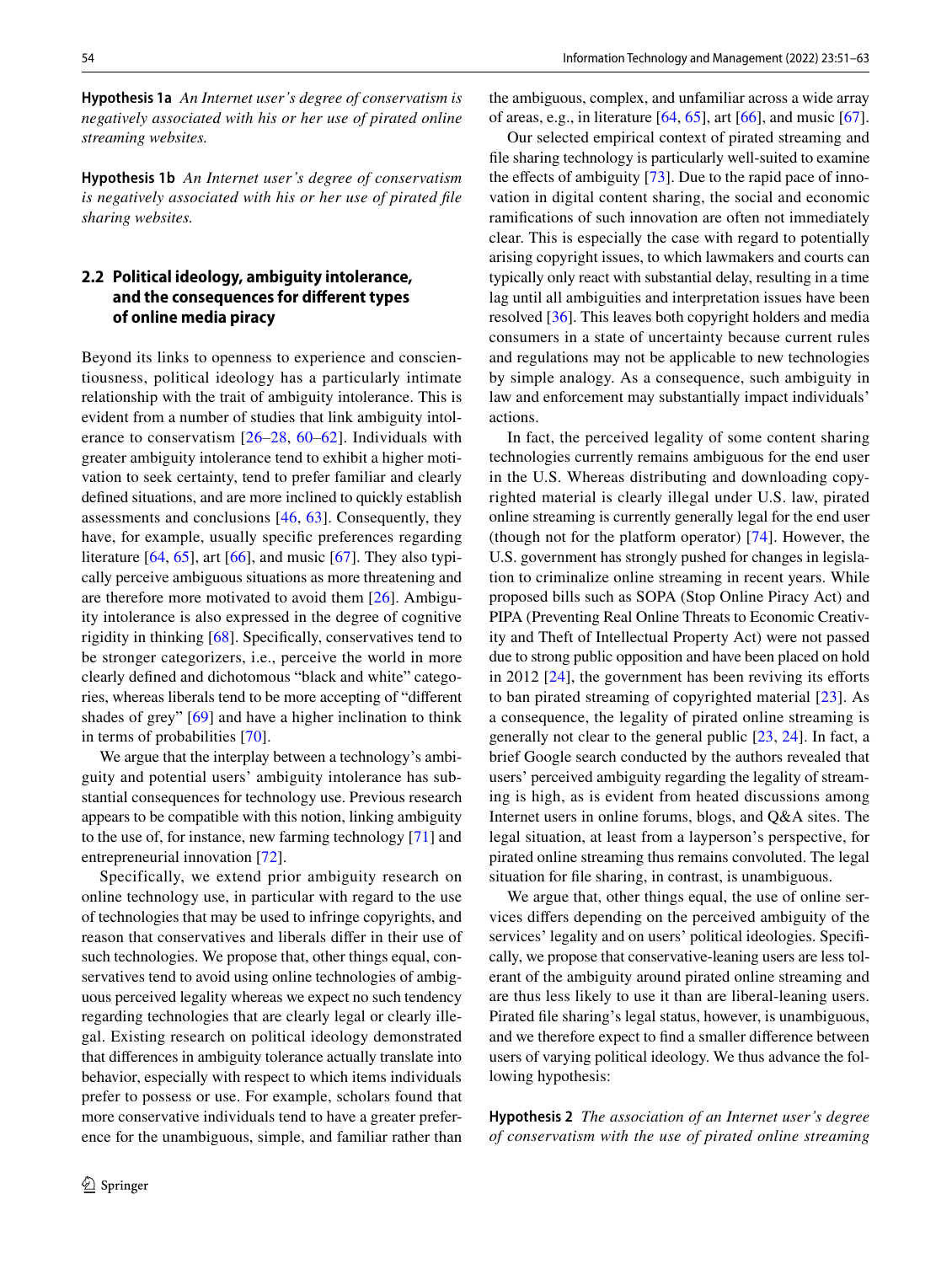*websites is more pronounced than the association with his or her use of pirated fle sharing websites.*

#### **3 Methodology**

#### **3.1 Sample**

We test our hypotheses using clickstream data. Clickstream data has become an important data source in Internet research, as it has several advantages over traditional data sources such as surveys or experiments. First, as we track actual behavior of the subjects, we avoid self-report biases such as the consistency motif, social desirability, or prim-ing effects [[75\]](#page-11-38). Second, as clickstream data collection is very unobtrusive, we can assume that we capture genuine behavior [\[76](#page-11-39), [77](#page-11-40)]. Third, we are able to minimize temporal behavioral biases through a longitudinal data collection, as we collect the clickstream data over a period of six months.

The clickstream data we use in this paper is derived from a panel of web users maintained by comScore, a U.S.-based market research firm [\[77](#page-11-40)]. The users in the panel were incentivized to participate and provided informed consent regarding the collection of their browsing behavior. Our initial dataset comprises 17,097 individuals from 9933 households in the U.S. Their Internet activity on their home computers was tracked for six months from March until August 2014. This timeframe follows prior work [[33\]](#page-10-26) and was selected to ensure reasonable temporal proximity to the 2012 U.S. presidential elections, the results of which were used to determine the political slant of online news websites that we employed to infer users' political ideologies (see the following section for details). After removing all individuals from the dataset who did not meet the criteria for the measurement of political ideology (an average of at least four page views per month on relevant news websites), our fnal sample consists of 3873 individuals from 3361 households.

#### **3.2 Measuring Political Ideology**

We follow Graf-Vlachy et al. [[33\]](#page-10-26) and measure political ideology using an unobtrusive approach. Specifcally, we use a scale developed by Flaxman et al. [[34](#page-10-27)], which employs information on individuals' news media consumption to infer their political ideologies. Such an approach is tenable since empirical evidence shows that political preferences of news media outlets are typically closely aligned with those of their audiences [[78](#page-11-41)–[81\]](#page-11-42). Flaxman et al. [[34](#page-10-27)] approximate the political orientation of the top 100 news outlets by assigning a "conservative share" based on the fraction of their readership that had voted for the Republican candidate in the 2012 U.S. presidential election (see Appendix [1](#page-8-0)). This allows the construction of an unobtrusive measure based on actual behavior, i.e., online news consumption, which sidesteps many of the issues from which self-report measures suffer [[75](#page-11-38)].

We approximate the political ideology of the individuals in our sample by calculating a weighted average conservative share of the online news outlets they visited in the sixmonth observation period. Weighting is performed using the relative page views each news outlet accounts for. The formula below shows the calculation of political ideology for a given individual *i*, with *w* being an index over all 100 news websites for which political slant data is available:

$$
Political Ideology_i = \frac{\sum_{w=1}^{100} (conservative share_w * pageviews_{iw})}{\sum_{w=1}^{100} pageviews_{iw}}
$$

We consequently measure political ideology on a scale from 0 to 1, with higher values indicating greater conservatism. To ensure the validity of our measure, we only include individuals who regularly consumed online news and therefore, in line with Flaxman et al. [[34](#page-10-27)], we limit our sample to individuals with, on average, at least four page views per month on these news outlets.

We validated our political ideology measure by comparing our distribution to the one found in the sample of Flaxman et al. [[34\]](#page-10-27). This comparison is appropriate and informative because our sample stems from a diferent data source and covers a diferent timeframe. We further compare our data to the voting records and exit polls of the 2012 presidential election. Both comparisons strengthen our conviction regarding the validity of the measure [[33](#page-10-26)]. First, where Flaxman et al. [\[34](#page-10-27)] find 66 percent of users to have an ideology score between 0.41 and 0.54, we fnd 65 percent of our sample in that range. In addition, the ideological distance between two randomly selected individuals in their sample is 0.11 and 0.12 in our sample. Second, our measure indicates that liberals have a stronger representation in young age groups than conservatives, which is in line with the presidential election voting records [[82](#page-11-43)]. We also fnd that liberals are more likely to live in metropolitan areas than are conservatives, which is in line with presidential election exit polls [\[83](#page-12-0)].

#### **3.3 Measuring use of pirated online streaming and fle sharing websites**

We measure the use of pirated fle sharing and online streaming websites using two binary variables indicating whether a given individual visited any such websites during the observation period. To identify relevant websites, we conducted a systematic search of all second-level domains in our sample that had at least 20 page views and which contained any of the following keywords: "stream," "movie," or "flm." We subsequently manually checked all resulting domains for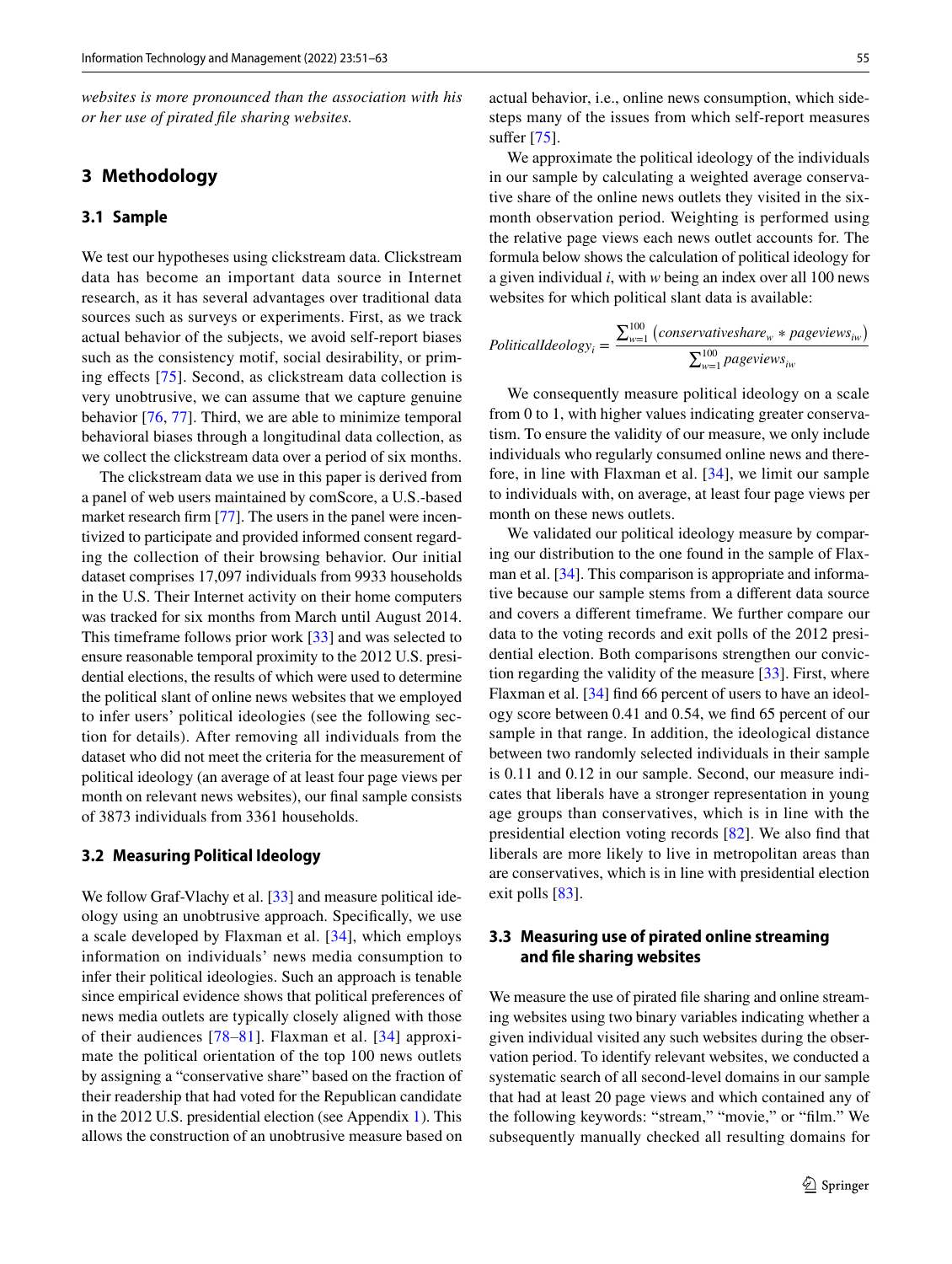relevance by visiting the corresponding website and retained only domains in our list that actually ofered links to pirated fle sharing or online video streaming of movies or television shows. In the cases where websites ofered both services, we assigned them to the category that best described the majority of the website's offering. Additionally, we performed an online search for "free online movies" and "free online TV shows" and thus added several additional domains to our list. In total, we identifed 47 streaming and 39 fle sharing domains (see Appendix [2\)](#page-9-0).

#### **3.4 Control variables**

To prevent non-focal variables from confounding our result, we include a set of control variables into our regression models. Specifcally, all regressions control for age, gender, annual household income, and Internet usage. Age is the focal user's age in years, gender is the user's self-reported gender. We included household income because it proxies for socio-economic status and education [\[84\]](#page-12-1) and we measured it on an ordinal scale from 1 through 13, indicating household income brackets from below 15,000 US\$ to above 250,000 US\$. We further controlled for Internet usage, which was measured in brackets coded as 1 through 3, indicating less than 5 h, between 5 and 16 h, and more than 16 h per week, respectively. All data for control variables were provided by comScore.

#### **4 Results**

#### **4.1 Descriptives**

Table [1](#page-5-0) contains summary statistics and pair-wise correlations for all variables used in our analyses. To test for multicollinearity, we calculated the mean variance infation factor, which at 1.01 is well below the suggested threshold of 10.0 [[85,](#page-12-2) [86\]](#page-12-3).

#### **4.2 Regression models**

Since our dependent variably is binary, we use a logistic regression. The results are presented in Table [2](#page-5-1). Models 1 and 3 are the control models for H1a and H1b, respectively.

<span id="page-5-0"></span>**Table 1** Descriptives and correlations  $(n=3,873)$ 

| Variables                       | Mean  | <b>SD</b> |          | 2        | 3        | 4        | 5       | 6        |  |
|---------------------------------|-------|-----------|----------|----------|----------|----------|---------|----------|--|
| <b>Streaming Site Use</b>       | 0.23  | 0.42      |          |          |          |          |         |          |  |
| File Sharing Site Use           | 0.20  | 0.40      | $0.21*$  | 1        |          |          |         |          |  |
| Political Ideology <sup>1</sup> | 0.44  | 0.09      | $-0.09*$ | $-0.05*$ |          |          |         |          |  |
| Age                             | 37.05 | 16.08     | $-0.27*$ | $-0.22*$ | $0.09*$  |          |         |          |  |
| Gender <sup>2</sup>             | 0.54  | 0.50      | $0.03*$  | $0.18*$  | 0.02     | $-0.06*$ |         |          |  |
| Internet Usage                  | 2.32  | 0.71      | $0.17*$  | $0.12*$  | $-0.05*$ | $-0.04*$ | 0.02    | 1        |  |
| Household Income                | 6.20  | 3.24      | $-0.06*$ | $-0.02$  | 0.00     | 0.03     | $0.06*$ | $-0.05*$ |  |

 ${}^{1}$ Liberal = 0, Conservative = 1

 ${}^{2}$ Male = 0, Female = 1

 $p$  < 0.05

#### <span id="page-5-1"></span>**Table 2** Logistic regression results

|                                 | Dep. Variable: Online Streaming |        |            |        | Dep. Variable: File Sharing |        |            |        |
|---------------------------------|---------------------------------|--------|------------|--------|-----------------------------|--------|------------|--------|
| Variables                       | Model 1                         |        | Model 2    |        | Model 3                     |        | Model 4    |        |
| Age                             | $-0.05***$                      | (0.00) | $-0.05***$ | (0.00) | $-0.04***$                  | (0.00) | $-0.04***$ | (0.00) |
| Gender <sup>1</sup>             | 0.09                            | (0.08) | 0.10       | (0.08) | $0.93***$                   | (0.09) | $0.94***$  | (0.09) |
| Internet Usage                  | $0.64***$                       | (0.06) | $0.63***$  | (0.06) | $0.44***$                   | (0.06) | $0.43***$  | (0.06) |
| Household Income                | $-0.03**$                       | (0.01) | $-0.03**$  | (0.01) | $-0.02$                     | (0.01) | $-0.02$    | (0.01) |
| Political Ideology <sup>2</sup> |                                 |        | $-1.65***$ | (0.48) |                             |        | $-0.79$    | (0.51) |
| Constant                        | $-0.96***$                      | (0.20) | $-0.26$    | (0.28) | $-1.58***$                  | (0.21) | $-1.24***$ | (0.30) |
| <b>Observations</b>             | 3,873                           |        | 3,873      |        | 3,873                       |        | 3,873      |        |
| $\mathbb{R}^2$                  | 0.1026                          |        | 0.1053     |        | 0.0947                      |        | 0.0953     |        |

Notes:  $^1$ Male = 0, Female = 1

 ${}^{2}$ Liberal = 0, Conservative = 1

All Models calculated using logistic regressions;  $* p < 0.05$ ,  $** p < 0.01$ ,  $** p < 0.001$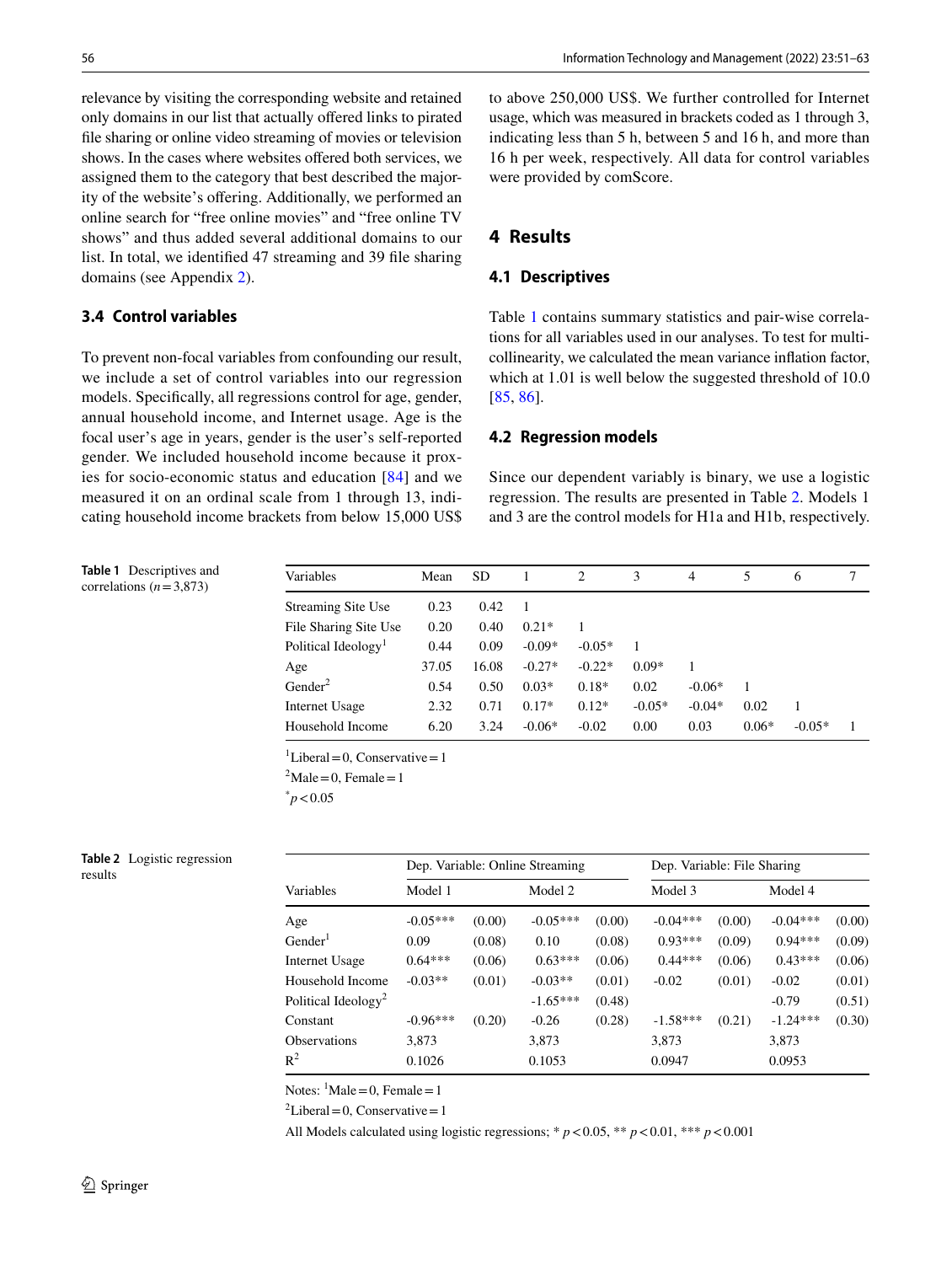Model 2 includes a negative and significant  $(p < 0.001)$ coefficient for political ideology. It thus provides support for H1a, suggesting that conservatives are less likely to use pirated online streaming services. Model 4 exhibits a negative but insignificant coefficient for political ideology  $(p > 0.05)$ . It therefore suggests that there is no difference in the use of illegal fle sharing services between conservatives and liberals, lending no support to H1b. However, the results of models 2 and 4, in tandem, appear to support the notion we advanced in H2 in that they suggest that the efect on political ideology is stronger for pirated online streaming than it is for fle sharing.

To further corroborate our results, we ran additional bivariate probit regression models which allow to simultaneously predict both dependent variables in one single model (Table [3\)](#page-6-0). We chose a probit model because there is no bivariate logit estimator. Model 5 is the control model, and Model 6 incorporates the two dependent variables of interest. We observe similar results as in the individual logistic regressions: The coefficient for political ideology is highly significant  $(p < 0.001)$  and large for the dependent variable of online streaming use, whereas it is not signifcant  $(p > 0.05)$  and comparably small for the dependent variable of pirated fle sharing use. The fndings from this additional regression analyses thus corroborate our fndings.

#### **5 Discussion**

<span id="page-6-0"></span>**Table 3** Bivariate probit regression results

In our paper, we studied personality antecedents explaining diferences in the use of technologies to access pirated online media content. In particular, we explored why usage difers with regard to two technologies that exhibit diferent degrees of perceived ambiguity of their legal status, specifcally pirated fle sharing and pirated online streaming websites. We built on prior political ideology research to hypothesize about the relationship between political ideology, openness to experience, conscientiousness, ambiguity intolerance, and technology use. To measure political ideology and the use of pirated fle sharing and online streaming websites, we drew on clickstream data capturing actual user behavior, thereby alleviating concerns about various biases [\[75](#page-11-38)]. This is particularly relevant in our context as the sensitive and partially illegal nature of pirated media consumption might lead to untruthful responses in self-reports [[10,](#page-10-7) [87\]](#page-12-4). Our fndings corroborate extant research which has shown that political ideology serves as an important predictor of behavior, in particular with regard to information systems [\[29](#page-10-24)–[32,](#page-10-25) [34,](#page-10-27) [43](#page-11-8)–[45](#page-11-9)].

Our research thus contributes to the online piracy literature  $[10, 17]$  $[10, 17]$  $[10, 17]$  $[10, 17]$  by offering a nuanced explanation for piracy on the grounds of users' political ideology and associated personality traits. In crafting and testing this explanation, we advance beyond common knowledge and the simple stereotype that conservatives make less use of new technologies such as online media piracy websites. In particular, we use the concept of ambiguity intolerance, one of the core personality characteristics underlying political ideology, in our theorizing. We propose that such ambiguity intolerance does not only motivate conservatives to disapprove of ambiguity in areas such as literature  $[64, 65]$  $[64, 65]$  $[64, 65]$  $[64, 65]$ , art  $[66]$  $[66]$ , and music  $[67]$  $[67]$ , but also has consequences for technology use. Heightened legislative activity around the criminalization of pirated online streaming, both past and present [[23,](#page-10-19) [24](#page-10-20)], increased perceived ambiguity surrounding this technology. We propose that more conservative individuals tend to perceive this ambiguity as a threat [[26\]](#page-10-22) and react by withdrawing from such situations. Their greater cognitive rigidity in thinking makes it harder for them to obtain a diferentiated assessment of pirated online streaming but instead tends to make them resort to dichotomous "black and white" thinking and consequently avoid the use altogether [\[27](#page-10-28), [68](#page-11-31), [69\]](#page-11-32). This is

| Variables                       | Model 5          |        |              | Model 6 |                  |        |              |        |
|---------------------------------|------------------|--------|--------------|---------|------------------|--------|--------------|--------|
|                                 | Online streaming |        | File sharing |         | Online streaming |        | File sharing |        |
| Age                             | $-0.03***$       | (0.00) | $-0.02***$   | (0.00)  | $-0.03***$       | (0.00) | $-0.02***$   | (0.00) |
| Gender <sup>1</sup>             | 0.05             | (0.05) | $0.53***$    | (0.05)  | 0.06             | (0.05) | $0.53***$    | (0.05) |
| Internet Usage                  | $0.37***$        | (0.04) | $0.25***$    | (0.04)  | $0.36***$        | (0.04) | $0.25***$    | (0.04) |
| Household Income                | $-0.02**$        | (0.01) | $-0.01$      | (0.01)  | $-0.02**$        | (0.01) | $-0.01$      | (0.01) |
| Political Ideology <sup>2</sup> |                  |        |              |         | $-0.97***$       | (0.28) | $-0.45$      | (0.29) |
| Constant                        | $-0.60***$       | (0.12) | $-0.95***$   | (0.12)  | $-0.18$          | (0.16) | $-0.75***$   | (0.17) |
| <b>Observations</b>             | 3,873            |        |              |         | 3,873            |        |              |        |
| Log-likelihood                  | $-3594$          |        |              |         | $-3587$          |        |              |        |

Notes:  $^1$ Male = 0, Female = 1

 ${}^{2}$ Liberal = 0, Conservative = 1

All Models calculated using logistic regressions; \* *p*<0.05, \*\* *p*<0.01, \*\*\* *p*<0.001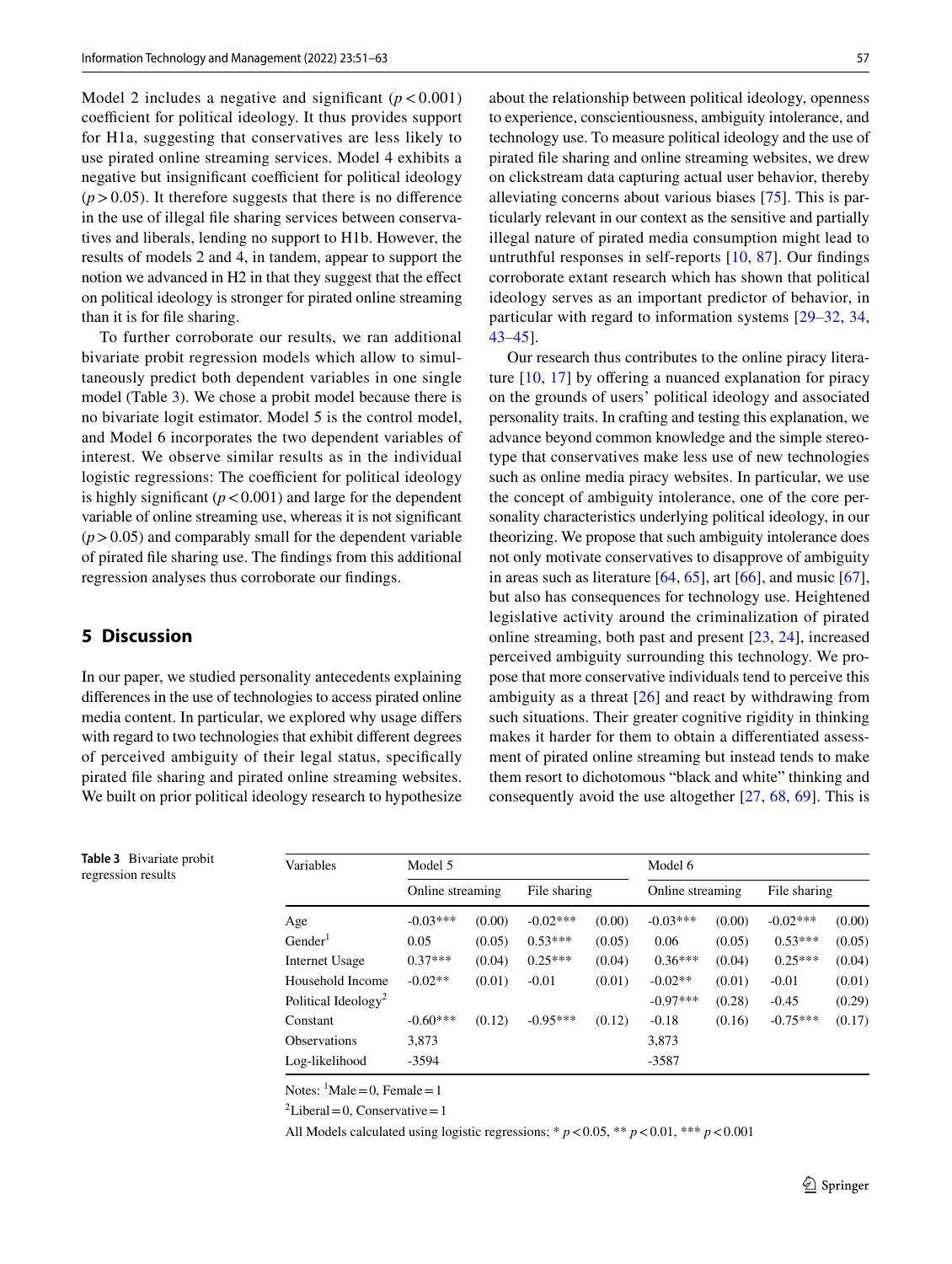in clear contrast to our fndings on pirated fle sharing where the legal status is unambiguous and where thus no diferences in behavior between conservatives and liberals can be found. These fndings complement and extend existing studies found in the literature on the link between openness to experience and conscientiousness and online media piracy. Brown and MacDonald [\[10\]](#page-10-7) found a positive association between the two traits and attitudes towards online media piracy. While we, by proxy of political ideology, fnd the same association in unreported analyses, we highlight that this overall efect is driven only by the legally ambiguous form of pirated online streaming.

By extension, we contribute to the literature on technology and services use more broadly by conjecturing that the specifc case of pirated media consumption examined in our paper might generalize. Technologies and services, especially new ones, can, after all, difer greatly in the degree of legal ambiguity they involve [\[35\]](#page-11-0). Our fndings suggest that conservatives–due to their relatively lower ambiguity intolerance–may be generally less willing to engage with and use technologies or services that exhibit ambiguity, whereas there may be no diference in adoption between liberals and conservatives for those that are unambiguous. Thus, we propose that political ideology–and specifcally the underlying trait of ambiguity intolerance–may more generally be another important personality-related antecedent of usage decisions [[88](#page-12-5)–[90](#page-12-6)]. While this notion is compatible with prior research, for example on the use of social media, which found that liberals are more likely to use such technologies [\[29,](#page-10-24) [30](#page-10-29), [32](#page-10-25)], our study goes beyond it. This is because prior research did not explicitly compare technologies difering in their degree of ambiguity and did not explicitly relate adoption to the specifc traits and social-cognitive motives underlying political ideology.

Our research also has implications for practice. On the one hand, the knowledge of individuals' political ideology and subsequent online behavior allows frms to potentially address these individuals in a more targeted way when introducing new technologies or service offerings. We demonstrate that it would be possible for frms to make predictions about users' personality traits and behavior from their browsing history using news consumption as a proxy. This goes beyond most of today's web personalization measures, which rely on content choices actively made by users within the website or on demographics and that are thus usually unable to segment website visitors according to actual personality characteristics. Using political ideology as a personality proxy could allow frms to highly customize their oferings and messaging to specifcally account for diferences in the personality traits underlying political ideology.

We specifcally suggest that ambiguity intolerance may inhibit technology use in the case of more conservative individuals, which has implications for frms' communication with their prospective customers. Depending on a prospective customers' ideology, frms might wish to individually adjust the balance between, for example, stimulating customers' imagination regarding an offering's benefits, and reducing ambiguity through clear messaging to alleviate possible adverse efects of ambiguity in purchasing decisions. Firms may also selectively enhance their offering, for instance by ofering guarantees or free trials, for those customers considered to be especially prone to ambiguity intolerance.

Even more directly, our fndings have implications for communication strategies of firms that are either hurt or proft from technologies that are perceived as legally ambiguous. Companies that might wish to curb the use of an ambiguous technology (e.g., the holders of media rights whose content is illegally distributed on streaming websites), should consider addressing conservative and liberal users diferently. Whereas conservatives are likely more sensitive to messaging highlighting potential legal risks, other communication strategies, like highlighting fairness concerns, might be more efective in communicating with more liberal audiences. Conversely, frms wishing to promote the use of (legal) technologies that are perceived as legally ambiguous might wish to focus their communication efforts on more conservative users to alleviate their concerns about the legality of their services. Such politically targeted communication is feasible not only through the analysis of browsing history data, as mentioned above, but also because we know which audiences frequent which media outlets, so that advertisements or editorial content can be placed accordingly.

As any empirical research undertaking, ours has several limitations that present opportunities for further research. First, we base our measure of political ideology on a relatively novel methodology. While this measure doubtlessly has many benefts, most notably the possibility to unobtrusively collect observational data, it would beneft from further validation against traditional ideology measures. This is particularly the case as recent literature has identifed problems in using behavioral online data as a replacement for survey data when making inferences about political behavior [\[91](#page-12-7)]. While we have no theoretical a priori reasons to suspect so, it would also be possible that the news consumption that people exhibit online may diverge from their ofine news consumption with regard to the political orientation of the frequented news outlets. This could of course bias our data.

Second, we cannot fully rule out selection biases in our data. For example, our measure of political ideology is, by defnition, only applicable to individuals who actually consume online news and signing up for the comScore panel may be correlated with a certain attitude towards privacy, and ultimately with political ideology. However, we are not aware of any specifc theoretical reasons that would let us expect such a bias in the sample. Additionally, we cannot strictly rule out that high-intensity users of pirated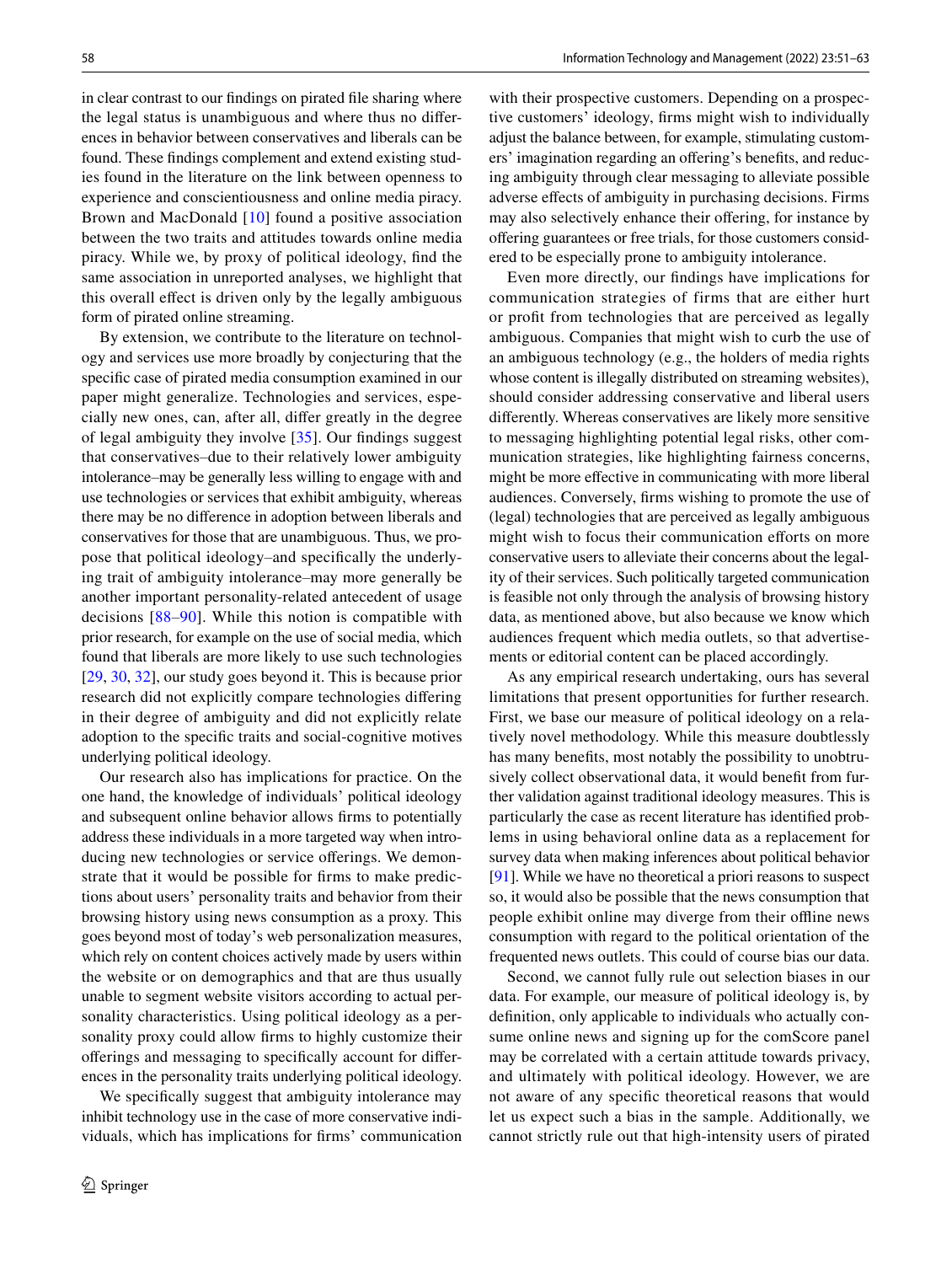online media might be underrepresented in the sample due to self-selection, or that included users' behavior may be infuenced by the fact that they know that their behavior is being tracked. However, comScore tracks panel members' browsing behavior in a very subtle fashion, making it likely that members' online behavior is not substantially afected.

Third, and closely related to both prior issues, our sample might be biased in other ways. Specifcally, the number of individuals in our sample is reduced substantially when we remove all individuals for whom we cannot reliably calculate a political ideology score because they made insufficient visits to relevant news websites [[33,](#page-10-26) [34](#page-10-27)]. This reduction in sample size afects sample characteristics such as, for instance, the mean values of gender, income, and age. While these changes are statistically signifcant (which is to be expected in such large datasets), none of the observed changes were large in terms of efect size [\[90\]](#page-12-6). Nevertheless, the changes in sample composition raise the question of generalizability of our fndings. Specifcally, it remains unclear in how far our results hold in populations beyond people who are consuming online news. Future research might thus study the political ideology of Internet users that do not (or rarely) consume relevant online news and seek to replicate our fndings in fully representative samples.

Fourth, potential limitations stem from our measurement of the use of pirated fle sharing and streaming websites. For instance, it is conceivable that, despite our best efforts, we missed some websites that individuals in our sample visited and that served pirated material. Given our sample size and the overall number of unique domains visited, there appears to be no practical solution to arrive at a perfect selection in this regard. While we are inclined to believe that this possible imperfection will likely only introduce random noise (because the political composition of the users of a missed website is unlikely to be systematically diferent from that of other websites of the same type), we acknowledge that it could lead to bias. Relatedly, some websites provide both streaming and downloading functionality. While the main functionality of each website was clearly identifable, our classifcation of each individual website may also be imperfect in this regard. Further, some users might not have been aware of the possibility to engage in pirated online media consumption altogether. Although we control for several variables that explain the awareness of this possibility (fnding, e.g., positive efects of being younger and spending more time on the web on the number of visits to pirated media online media websites), such selection issues might potentially introduce bias into our analyses.

Fifth, as we do not measure openness to experience, conscientiousness, and ambiguity intolerance directly, we cannot empirically confirm that the variance in website use is indeed caused by these personality characteristics, and not by other characteristics related to the ideology

measure. While we acknowledge the possibility, having reviewed the existing literature on political ideology, we could not identify different personality characteristics that were theoretically superior or would better account for our empirical findings. Nevertheless, future research might wish to study the precise mechanisms at play. It is, for example, conceivable that conservatives might subscribe to a different worldview than liberals in that conservatives might readily perceive everything that is not clearly and explicitly illegal as legal and normatively appropriate, whereas liberals might more strongly deliberate on the ambiguity of the situation and let other moral considerations enter their decision calculus. Future research might thus wish to explore such possibilities, potentially also using more fine-grained measures of ideology, for example separating out social and economic conservatism [[92\]](#page-12-8).

Lastly, since our measure and our sample are from the U.S., the generalizability of our fndings to other countries or cultures might be limited. This limitation provides a particularly rich opportunity for future research, as the political landscape of other countries, e.g., in continental Europe, is much more diverse than the Anglo-Saxon two-party system, potentially allowing the use of political ideology as a proxy for other, more fne-grained personality characteristics.

In summary, our paper establishes diferences in political ideology, and thus in openness to experience, conscientiousness, and ambiguity intolerance, as fundamental predictors of individuals' online behavior in ambiguous contexts, specifcally the adoption of technologies that difer in their lawfulness. We encourage scholars to further build on our results. For one, scholars could further validate the implications of ambiguity on technology use by studying ambiguity with respect to other types of technologies beyond website use and by measuring ambiguity in ways other than through political ideology. For another, we are confdent that political ideology as an unobtrusive measure of underlying personality traits carries great potential for information systems research, and we thus urge other scholars to explore its consequences with regard to other personality traits and types of online behavior.

#### **Appendices**

#### <span id="page-8-0"></span>**Appendix 1**

| Domain                           | $Con-$<br>servative<br><b>Share</b> | Domain        | Conserva-<br>tive Share |
|----------------------------------|-------------------------------------|---------------|-------------------------|
| timesofindia.india-<br>times.com | 0.04                                | economist.com | 0.12                    |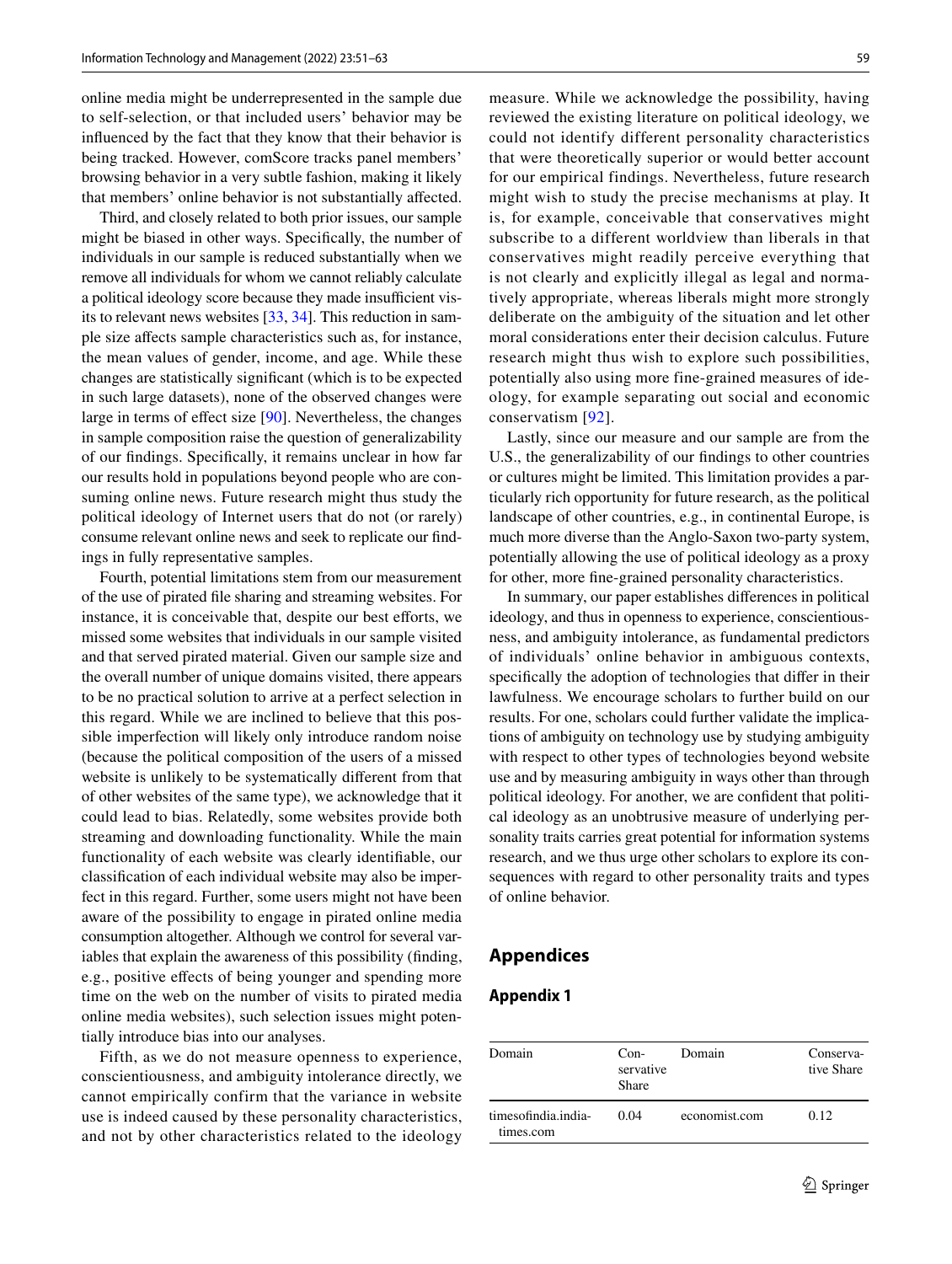| Domain              | Con-               | Domain                     | Conserva-  |
|---------------------|--------------------|----------------------------|------------|
|                     | servative<br>Share |                            | tive Share |
| northjersey.com     | 0.14               | ocregister.com             | 0.15       |
| mercurynews.com     | 0.17               | nj.com                     | 0.17       |
| sfgate.com          | 0.19               | baltimoresun.com           | 0.19       |
| courant.com         | 0.22               | jpost.com                  | 0.25       |
| prnewswire.com      | 0.27               | sun-sentinel.com           | 0.27       |
| nationalpost.com    | 0.28               | thestar.com                | 0.28       |
| bbc.co.uk           | 0.30               | wickedlocal.com            | 0.30       |
| nytimes.com         | 0.31               | independent.co.uk          | 0.32       |
| philly.com          | 0.32               | hollywoodreporter.<br>com  | 0.33       |
| miamiherald.com     | 0.35               | huffingtonpost.com         | 0.35       |
| guardian.co.uk      | 0.37               | washingtonpost.com         | 0.37       |
| online.wsj.com      | 0.39               | news.com.au                | 0.39       |
| dailykos.com        | 0.39               | bloomberg.com              | 0.39       |
| dailyfinance.com    | 0.39               | syracuse.com               | 0.39       |
| usnews.com          | 0.39               | timesunion.com             | 0.40       |
| time.com            | 0.40               | reuters.com                | 0.41       |
| telegraph.co.uk     | 0.41               | businessweek.com           | 0.42       |
| cnn.com             | 0.42               | politico.com               | 0.42       |
| theatlantic.com     | 0.42               | nationaljournal.com        | 0.43       |
| alternet.com        | 0.43               | ajc.com                    | 0.44       |
| forbes.com          | 0.44               | seattletimes.com           | 0.44       |
| rawstory.com        | 0.44               | newsday.com                | 0.44       |
| cbsnews.com         | 0.45               | rt.com                     | 0.45       |
| theepochtimes.com   | 0.46               | latimes.com                | 0.47       |
| ssmonitor.com       | 0.47               | realclearpolitics.com      | 0.47       |
| usatoday.com        | 0.47               | cnbc.com                   | 0.47       |
| dailymail.co.uk     | 0.47               | mirror.co.uk               | 0.47       |
| news.yahoo.com      | 0.47               | abcnews.go.com             | 0.48       |
| upi.com             | 0.48               | chicagotribune.com         | 0.49       |
| ap.org              | 0.50               | nbcnews.com                | 0.50       |
| suntimes.com        | 0.51               | freep.com                  | 0.52       |
| azcentral.com       | 0.53               | tampabay.com               | 0.54       |
| orlandosentinel.com | 0.54               | thehill.com                | 0.57       |
| nationalreview.com  | 0.57               | news.sky.com               | 0.57       |
| detroitnews.com     | 0.59               | express.co.uk              | 0.59       |
| weeklystandard.com  | 0.59               | foxnews.com                | 0.59       |
| washingtontimes.com | 0.59               | isonline.com               | 0.61       |
| newsmax.com         | 0.61               | factcheck.org              | 0.62       |
| reason.com          | 0.63               | washingtonexaminer.<br>com | 0.63       |
| ecanadanow.com      | 0.63               | americanthinker.com        | 0.65       |
| twincities.com      | 0.67               | jacksonville.com           | 0.67       |
| opposingviews.com   | 0.67               | chron.com                  | 0.67       |
| startribune.com     | 0.68               | breitbart.com              | 0.70       |
| star-telegram.com   | 0.74               | stltoday.com               | 0.75       |
| mysanantonio.com    | 0.77               | denverpost.com             | 0.80       |
| triblive.com        | 0.85               | sltrib.com                 | 0.85       |
| dallasnews.com      | 0.86               | kansascity.com             | 0.93       |
| deseretnews.com     | 0.94               | topix.com                  | 0.96       |

| Domain       | $Con-$<br>servative<br>Share |        | Conserva-<br>tive Share |  |
|--------------|------------------------------|--------|-------------------------|--|
| knoxnews.com | 0.96                         | al.com | 1.00                    |  |

# <span id="page-9-0"></span>**Appendix 2**

watchfreemovies.ch

| Pirated online streaming    | Pirated file sharing         |
|-----------------------------|------------------------------|
| coolmoviezone.com           | $1337x$ orf                  |
| film-club.net               | baypriate.me                 |
| filmlush.com                | bestmmatorrents.com          |
| fmovief.net                 | bitsnoop.com                 |
| free-tv-video-online.me     | extratorrent.cc              |
| fullmovie-hd.com            | extratorrentlive.com         |
| fullmovie2in.com            | eztv.it                      |
| happystreams.net            | fastpiratebay.eu             |
| icefilms.info               | isohunt.to                   |
| losmovies.com               | kickass.to                   |
| movie.to                    | limetorrents.com             |
| movie25.cm                  | mma-torrents.com             |
| movie25.so                  | piratebay.com                |
| movie2k.tv                  | pirateproxy.in               |
| movie2kto.me                | pirateproxy.net              |
| movie2kto.so                | rarbg.com                    |
| movie4k.to                  | thepiratebay.ee              |
| moviease.com                | thepiratebay.se              |
| movielush.com               | thepiratebay.si              |
| movierulz.com               | thepiratebaymirror.net       |
| movies2k.tv                 | torrentdownloads.me          |
| movieshd.co                 | torrenthound.com             |
| movietube.cc                | torrentproject.com           |
| movietube.co                | torrentreactor.net           |
| moviezfever.com             | torrents.fm                  |
| primewire.ag                | torrents.to                  |
| putlocker-movie.eu          | torrentus.eu                 |
| rapidmoviez.com             | torrentus.si                 |
| rapidmovies.eu              | torrentz-proxy.com           |
| snagfilms.com               | torrentz.eu                  |
| solarmovie.ag               | torrentz.pro                 |
| solarmovie.is               | torrentz.sx                  |
| solarmovie.me               | unblockedpiratebay-proxy.com |
| solarmovie.mx               | worldwrestlingtorrents.net   |
| solarmovie.so               | xtremewrestlingtorrents.net  |
| solarmovie.tl               | xtremewrestlingtorrents.org  |
| stream <sub>2k.eu</sub>     | yify-torrent-org             |
| topdocumentaryfilms.com     | yify-torrents.com            |
| tunemovie.so                | yourbittorrent.com           |
| watch-free-movie-online.net |                              |
| watch-movies-tv.info        |                              |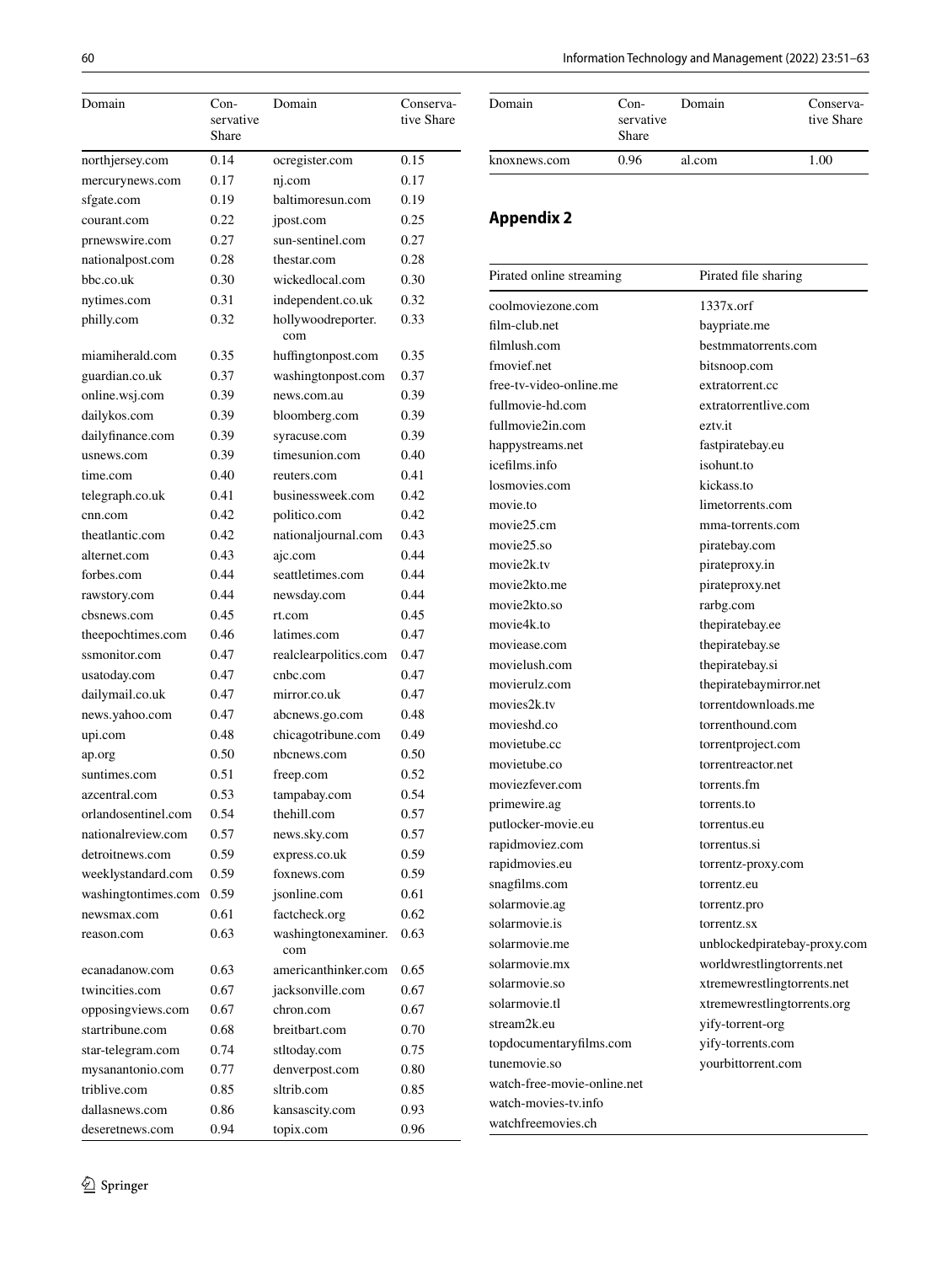| Pirated online streaming | Pirated file sharing |
|--------------------------|----------------------|
| watchmovie-online.com    |                      |
| watchmovies.to           |                      |
| zmovie.co                |                      |
| zmovie.tw                |                      |
| zmovie.li                |                      |

**Acknowledgements** An earlier version of this paper was presented at ECIS 2017 and appeared in the corresponding proceedings. We thank conference participants for their constructive feedback. We also acknowledge the helpful feedback from the associate editor and two anonymous reviewers. We thank Lena Kamp for copyediting support. Finally, this project beneftted from a collaboration with McKinsey & Company's Global iConsumer Research Initiative.

**Funding** Open Access funding enabled and organized by Projekt DEAL.

**Open Access** This article is licensed under a Creative Commons Attribution 4.0 International License, which permits use, sharing, adaptation, distribution and reproduction in any medium or format, as long as you give appropriate credit to the original author(s) and the source, provide a link to the Creative Commons licence, and indicate if changes were made. The images or other third party material in this article are included in the article's Creative Commons licence, unless indicated otherwise in a credit line to the material. If material is not included in the article's Creative Commons licence and your intended use is not permitted by statutory regulation or exceeds the permitted use, you will need to obtain permission directly from the copyright holder. To view a copy of this licence, visit <http://creativecommons.org/licenses/by/4.0/>.

#### **References**

- <span id="page-10-0"></span>1. Wheatley M (2013) Google Aims to Kill Off Illegal Download Sites By Cutting Of Funding. [http://siliconangle.com/blog/](http://siliconangle.com/blog/2013/02/20/google-aims-to-kill-off-illegal-download-sites-by-cutting-off-funding/) 2013/02/20/google-aims-to-kill-off-illegal-download-sites-bycutting-off-funding/. Accessed 17 Jul 2016
- <span id="page-10-1"></span>2. Recording Industry Association of America: What is the Scope of the Problem? [http://www.riaa.com/faq.php.](http://www.riaa.com/faq.php) Accessed 10 Dec 2015
- <span id="page-10-2"></span>3. Ulrich L (2000) Lars Ulrich Tells Senate Committee Napster 'Hijacked' Metallica's Music. [http://www.mtv.com/news/11219](http://www.mtv.com/news/1121985/lars-ulrich-tells-senate-committee-napster-hijacked-metallicas-music/) [85/lars-ulrich-tells-senate-committee-napster-hijacked-metal](http://www.mtv.com/news/1121985/lars-ulrich-tells-senate-committee-napster-hijacked-metallicas-music/) [licas-music/](http://www.mtv.com/news/1121985/lars-ulrich-tells-senate-committee-napster-hijacked-metallicas-music/). Accessed 15 Jul 2016
- <span id="page-10-3"></span>4. Belleville M (2012) IP wars: SOPA, PIPA, and the fght over online piracy. Temple Int Comparat Law J 26:303–334
- 5. Birdy A (2009) Why pirates (still) won't behave: Regulating P2P in the decade after Napster. Rutgers Law J 40:565–611
- <span id="page-10-4"></span>6. Shih R, Ku R (2002) The creative destruction of copyright: Napster and the new economics of digital technology. U Chi L Rev 69:263–324
- <span id="page-10-5"></span>7. Henning-Thurau T, Henning V, Sattler H (2007) Consumer fle sharing of motion pictures. J Mark 71:1–18
- 8. Oberholz-Gee F, Strumpf K (2007) The efect of fle sharing on record sales: An empirical analysis. J Polit Econ 115:1–42
- <span id="page-10-6"></span>9. Zentner A (2006) Measuring the efect of fle sharing on music purchases. J Law Econ. 49:63–90
- <span id="page-10-7"></span>10. Brown SC, MacDonald RA (2014) Predictive factors of music piracy: An exploration of personality using the HEXACO PI-R. Music Sci 18:53–64
- <span id="page-10-9"></span>11. Cesareo L, Pastore A (2014) Consumers' attitude and behavior towards online music piracy and subscription-based services. J Consum Mark 31:515–525
- <span id="page-10-14"></span>12. Malin J, Fowers B (2009) Adolescent self-control and music and movie piracy. Comput Human Behav 25:718–722
- <span id="page-10-8"></span>13. Morton NA, Koufteros X (2008) Intention to commit online music piracy and its antecedents: An empirical investigation. Struct Equ Model 15:491–512
- 14. Chiou JS, Huang CY, Lee HH (2005) The antecedents of music piracy attitudes and intentions. J Bus Ethics 57:161–174
- <span id="page-10-10"></span>15. Sinha RK, Mandel N (2008) Preventing digital music piracy: the carrot or the stick? J Mark 72:1–15
- <span id="page-10-11"></span>16. Ingram JR, Hinduja S (2008) Neutralizing music piracy: An empirical examination. Deviant Behav 29:334–366
- <span id="page-10-12"></span>17. Shanahan KJ, Hyman MR (2010) Motivators and enablers of SCOURing: A study of online piracy in the US and UK. J Bus Res 63:1095–1102
- <span id="page-10-13"></span>18. Ki EJ, Chang BH, Khang H (2006) Exploring infuential factors on music piracy across countries. J Commun 56:406–426
- <span id="page-10-15"></span>19. Taylor SA, Ishida C, Wallace, et al (2009) Intention to engage in digital piracy: A conceptual model and empirical test. J Serv Res 11:246–262
- <span id="page-10-16"></span>20. Aigrain P (2012) Sharing: Culture and the Economy in the Internet Age. Amsterdam University Press, Amsterdam
- <span id="page-10-17"></span>21. Belk R (2014) You are what you can access: Sharing and collaborative consumption online. J Bus Res 67:1595–1600
- <span id="page-10-18"></span>22. Jost JT, Glaser J, Kruglanski AW et al (2003) Political conservatism as motivated social cognition. Psychol Bull 129:339–375
- <span id="page-10-19"></span>23. Tummarello K (2014) DOJ to Congress: Make Online Streaming a Felony. [http://thehill.com/policy/technology/213285-doj](http://thehill.com/policy/technology/213285-doj-to-congress-make-online-streaming-a-felony)[to-congress-make-online-streaming-a-felony.](http://thehill.com/policy/technology/213285-doj-to-congress-make-online-streaming-a-felony) Accessed 15 Jul 2016
- <span id="page-10-20"></span>24. Weisman J (2012) After an Online Firestorm, Congress Shelves Antipiracy Bills. [http://www.nytimes.com/2012/01/21/techn](http://www.nytimes.com/2012/01/21/technology/senate-postpones-piracy-vote.html) [ology/senate-postpones-piracy-vote.html.](http://www.nytimes.com/2012/01/21/technology/senate-postpones-piracy-vote.html) Accessed 17 May 2019
- <span id="page-10-21"></span>25. Carney DR, Jost JT, Gosling SD et al (2008) The secret lives of liberals and conservatives: personality profles, interaction styles, and the things they leave behind. Polit Psychol 29:807–840
- <span id="page-10-22"></span>26. Budner S (1962) Intolerance of ambiguity as a personality variable. J Pers 30:29–50
- <span id="page-10-28"></span>Frenkel-Brunswik E (1949) Intolerance of ambiguity as an emotional and perceptual personality variable. J Pers 18:108–143
- <span id="page-10-23"></span>28. Sidanius JI (1978) Intolerance of ambiguity and socio-politico ideology: a multidimensional analysis. Eur J Soc Psychol 8:215–235
- <span id="page-10-24"></span>29. Baxter G, Marcella R (2012) Does Scotland 'like' this? Social media use by political parties and candidates in Scotland during the 2010 UK general election campaign. Libri 62:109–124
- <span id="page-10-29"></span>30. Chen P (2010) Adoption and use of digital media in election campaigns: Australia, Canada and New Zealand compared. Public Commun Rev 1:3–26
- 31. Smith A (2013) Civic Engagement in the Digital Age. [http://www.](http://www.pewinternet.org/2013/04/25/civic-engagement-in-the-digital-age/) [pewinternet.org/2013/04/25/civic-engagement-in-the-digital-age/](http://www.pewinternet.org/2013/04/25/civic-engagement-in-the-digital-age/). Accessed 15 Juy 2016
- <span id="page-10-25"></span>32. Vergeer M, Hermans L, Sams S (2011) Online social networks and micro-blogging in political campaigning: the exploration of a new campaign tool and a new campaign style. Party Politics 19:477–501
- <span id="page-10-26"></span>33. Graf-Vlachy L, Goyal TY, Ouardi L et al (2020) Reviews Left and Right: The Link Between Reviewers' Political Ideology and Online Review Language. Bus Inf Syst Eng 63:403–417
- <span id="page-10-27"></span>34. Flaxman S, Goel S, Rao JR (2016) Filter bubbles, echo chambers, and online news consumption. Public Opin Q 80:298–320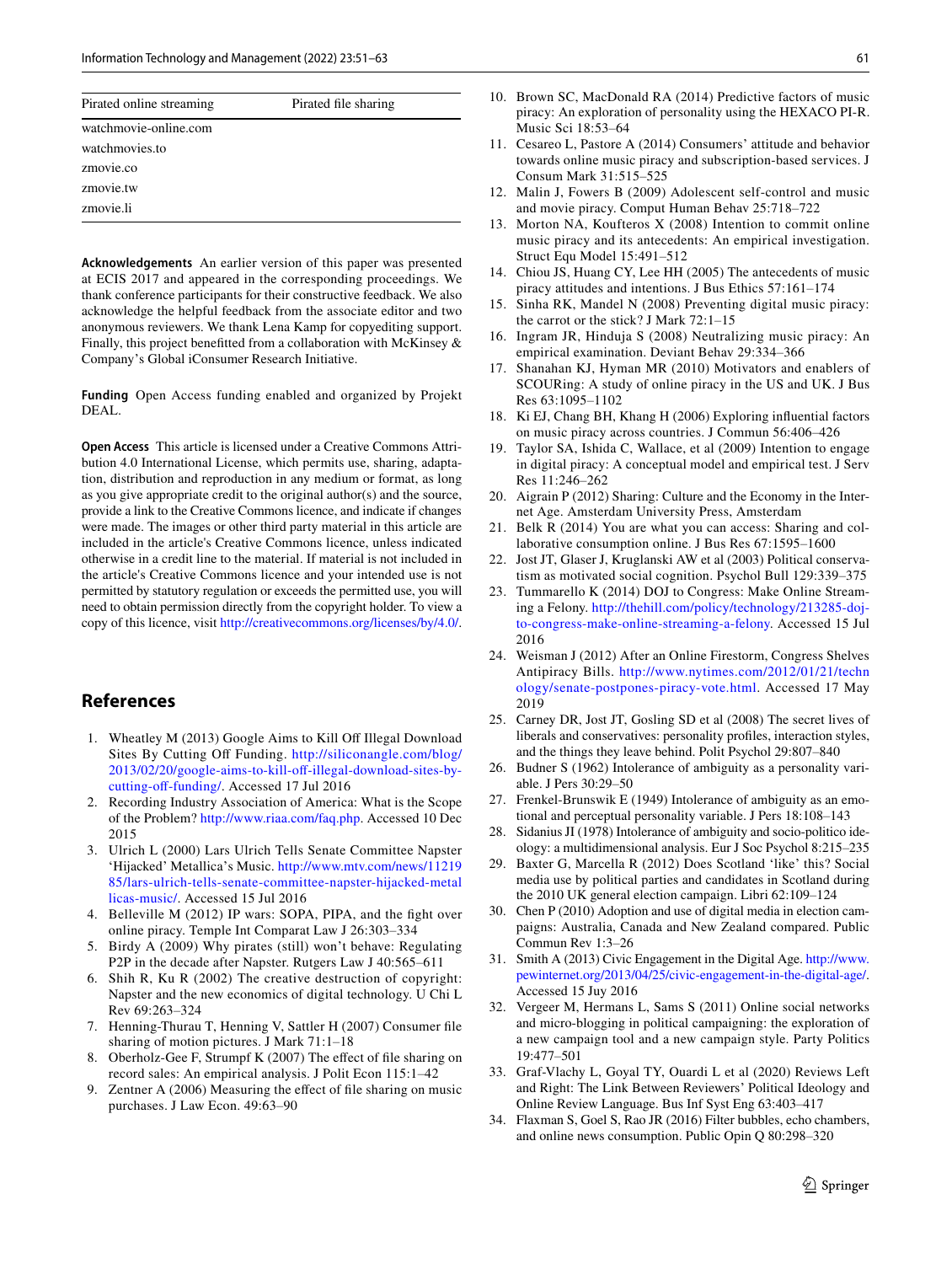- <span id="page-11-0"></span>35. Ranchordàs S (2015) Does sharing mean caring? Regulating innovation in the sharing economy. Minnesota J Law, Sci Technol 16:413–475
- <span id="page-11-1"></span>36. Brenner W (2004) U.S. Cybercrime Law: defning ofenses. Inf Syst Front 6:115–132
- <span id="page-11-2"></span>37. Jost JT, Frederico CM, Napier JL (2009) Political ideology: Its structure, functions, and elective afnities. Annu Rev Psychol 60:307–337
- <span id="page-11-3"></span>38. Alford JR, Funk CL, Hibbing JR (2005) Are political orientations genetically transmitted? Am Polit Sci Rev 99:153–167
- <span id="page-11-4"></span>39. Block J, Block JH (2006) Nursery school personality and political orientation two decades later. J Res Pers 40:734–749
- <span id="page-11-5"></span>40. Tetlock PE (1983) Cognitive style and political ideology. J Pers Soc Psychol 45:118–126
- <span id="page-11-6"></span>41. Chirumbolo A, Areni A, Sensales G (2004) Need for cognitive closure and politics: Voting, political attitudes and attributional style. Int J Psychol 39:245–253
- <span id="page-11-7"></span>42. van Hiel A, Pandelaere M, Duriez B (2004) The impact of need for closure on conservative beliefs and racism: Diferential mediation by authoritarian submission and authoritarian dominance. Pers Soc Psychol Bull 30:824–837
- <span id="page-11-8"></span>43. Barberá P (2014) How Social Media Reduces Mass Political Polarization. Evidence from Germany, Spain, and the U.S. Working Paper, New York University
- 44. Gentzkow M, Shapiro JM (2011) Ideological segregation online and ofine. Q J Econ 126:1799–1839
- <span id="page-11-9"></span>45. Himelboim I, Mccreery S, Smith M (2013) Birds of a feather tweet together: Integrating network and content analyses to examine cross-ideology exposure on Twitter. J Comput Mediat Commun 18:40–60
- <span id="page-11-10"></span>46. Jost JT, Nosek BA, Gosling SD (2008) Ideology: Its resurgence in social, personality, and political psychology. Perspect Psychol Sci 3:126–136
- <span id="page-11-11"></span>47. Chin MK, Hambrick DC, Trevino LK (2013) Political ideologies of CEOs: The infuence of executives' values on corporate social responsibility. Adm Sci Q 58:197–232
- <span id="page-11-12"></span>48. Christensen DM, Dhaliwal DS, Boivie S et al (2014) Top management conservatism and corporate risk strategies: Evidence from managers' personal political orientation and corporate tax avoidance. Strateg Manag J 36:1918–1938
- <span id="page-11-13"></span>49. van Lange PAM, Bekkers R, Chirumbolo A et al (2012) Are conservatives less likely to be prosocial than liberals ? From games to ideology, political preferences and voting. Eur J Pers 26:461–473
- <span id="page-11-14"></span>50. Zettler I, Hilbig BE (2010) Attitudes of the selfess: Explaining political orientation with altruism. Pers Individ Dif 48:338–342
- <span id="page-11-15"></span>51. van Hiel A, Mervielde I (2004) Openness to experience and boundaries in the mind: Relationships with cultural and economic conservative beliefs. J Pers 72:659–686
- <span id="page-11-16"></span>52. Rentfrow PJ, Jost JT, Gosling SD et al. (2009) Statewide diferences in personality predict voting patterns in 1996–2004 U.S. Presidential Elections. In Jost JT, Kay AC, Thorisdottir H (eds.) Social and Psychological Bases of Ideology and System Justifcation, pp. 314–349. Oxford University Press, Oxford
- <span id="page-11-17"></span>53. McCrae RR, John OP (1992) An introduction to the fve factor model and its applications. J Pers 60:175–215
- <span id="page-11-18"></span>54. Rentfrow PJ, Gosling SD (2003) The Do Re Mi's of everyday life: The structure and personality correlates of music preferences. J Pers Soc Psychol 84:1236–1256
- <span id="page-11-19"></span>55. Diehm R, Armatas C (2004) Surfng: An avenue for socially acceptable risk-taking, satisfying needs for sensation seeking and experience seeking. Pers Individ Dif 36:663–677
- <span id="page-11-20"></span>56. Yarkoni T (2010) Personality in 100,000 words - A large-scale analysis of personality and word use among bloggers. J Res Pers 44:363–373
- <span id="page-11-21"></span>57. Mehl MR, Gosling SD, Penebaker JW (2006) Personality in its natural habitat: Manifestations and implicit folk theories of personality in daily life. J Pers Soc Psychol 90:862–877
- <span id="page-11-22"></span>58. Ajzen I (2005) Attitudes, Personality and Behavior. Open University Press, Maidenhead, UK
- <span id="page-11-23"></span>59. Ickes W, Snyder M, Garcia S (1997) Personality Infuences on the Choice of Situations. In: Hogan R, Johnson J, Briggs S (eds) Handbook of Personality Psychology. Academic Press, San Diego, CA, pp 165–195
- <span id="page-11-24"></span>60. Kenny DT, Ginsberg R (1958) The specifcity of intolerance of ambiguity measures. J Abnorm Psychol 56(3):300–304
- 61. O'Connor P (1952) Ethnocentrism, 'intolerance of ambiguity', and abstract reasoning ability. J Abnorm Psychol 47:526–530
- <span id="page-11-25"></span>62. Rokeach M (1960) The Open and Closed Mind. Basic Books, New York
- <span id="page-11-26"></span>63. Furnham A, Ribchester T (1995) Tolerance of ambiguity: A review of the concept, its measurement and applications. Curr Psychol 14:179–199
- <span id="page-11-27"></span>64. Gillies J, Campbell S (1985) Conservatism and poetry preferences. Br J Soc Psychol 24:862–877
- <span id="page-11-28"></span>65. McAllister PO, Anderson A (1991) Conservatism and the comprehension of implausible text. Eur J Soc Psychol 21:147–164
- <span id="page-11-29"></span>66. Wilson GD, Ausman J, Mathews TR (1973) Conservatism and art preferences. J Pers Soc Psychol 25:286–288
- <span id="page-11-30"></span>67. Glasgow MR, Cartier A, Wilson GD (1985) Conservatism, sensation-seeking and music preferences. Pers Individ Dif 6:395–396
- <span id="page-11-31"></span>68. Rock MS, Janof-Bulman R (2010) Where do we draw our lines? Politics, rigidity, and the role of self-regulation. Soc Psychol Personal Sci 1:26–33
- <span id="page-11-32"></span>69. Young EH (2009) Why we're liberal, why we're conservative: A cognitive theory on the origins of ideological thinking. Dissertation, State University of New York at Stony Brook
- <span id="page-11-33"></span>70. Frenkel-Brunswik E (1948) Tolerance toward ambiguity as a personality variable. Am Psychol 3:385–401
- <span id="page-11-34"></span>71. Engle-Warnick J, Escobal J, Laszlo S (2007) Ambiguity aversion as a predictor of technology choice: Experimental evidence from Peru doi[:https://doi.org/10.2139/ssrn.1077656](https://doi.org/10.2139/ssrn.1077656)
- <span id="page-11-35"></span>72. Rigotti L, Ryan M, Vaithianathan R (2003) Tolerance of Ambiguity and Entrepreneurial Innovation. Duke University Manuscript, Duke University
- <span id="page-11-36"></span>73. Depoorter B (2009) Article technology and uncertainty: The shaping efect on copyright law. Univ PA Law Rev 157:1831–1868
- <span id="page-11-37"></span>74. Rodriguez M (2015) On the Legality of Watching Unlicensed TV Streams. [http://bciptf.org/?p=1654.](http://bciptf.org/?p=1654) Accessed 15 Jul 2016
- <span id="page-11-38"></span>75. Podsakoff PM, MacKenzie SB, Lee J-Y, Podsakoff NP (2003) Common method biases in behavioral research: A critical review of the literature and recommended remedies. J Appl Psychol 88:879–903
- <span id="page-11-39"></span>76. Bucklin RE, Sismeiro C (2009) Click here for internet insight: Advances in clickstream data analysis in marketing. J Interact Mark 23:35–48
- <span id="page-11-40"></span>77. comScore (2013) Media Metrix Description of Methodology. [http://www.journalism.org/fles/2014/03/comScore-Media-Met](http://www.journalism.org/files/2014/03/comScore-Media-Metrix-Description-of-Methodology.pdf)[rix-Description-of-Methodology.pdf](http://www.journalism.org/files/2014/03/comScore-Media-Metrix-Description-of-Methodology.pdf). Accessed 22 Aug 2016
- <span id="page-11-41"></span>78. Baum MA, Groeling T (2008) New media and the polarization of american political discourse. Polit Commun 25:345–365
- 79. DellaVigna S, Kaplan E (2007) The Fox News efect: Media bias and votings. Q J Econ 122:1187–1234
- 80. Gentzkow M, Shapiro JM (2010) What drives media slant? Evidence from U.S. daily newspapers. Econometrica 78:35–71
- <span id="page-11-42"></span>81. Iyengar S, Hahn KS (2009) Red media, blue media: Evidence of ideological selectivity in media use. J Commun 59:19–39
- <span id="page-11-43"></span>82. Roper Center (2012) How Groups Voted in 2012. [http://www.](http://www.ropercenter.uconn.edu/polls/us-elections/how-groups-voted/how-groups-voted-2012/) [ropercenter.uconn.edu/polls/us-elections/how-groups-voted/how](http://www.ropercenter.uconn.edu/polls/us-elections/how-groups-voted/how-groups-voted-2012/)[groups-voted-2012/.](http://www.ropercenter.uconn.edu/polls/us-elections/how-groups-voted/how-groups-voted-2012/) Accessed 20 Jul 2015